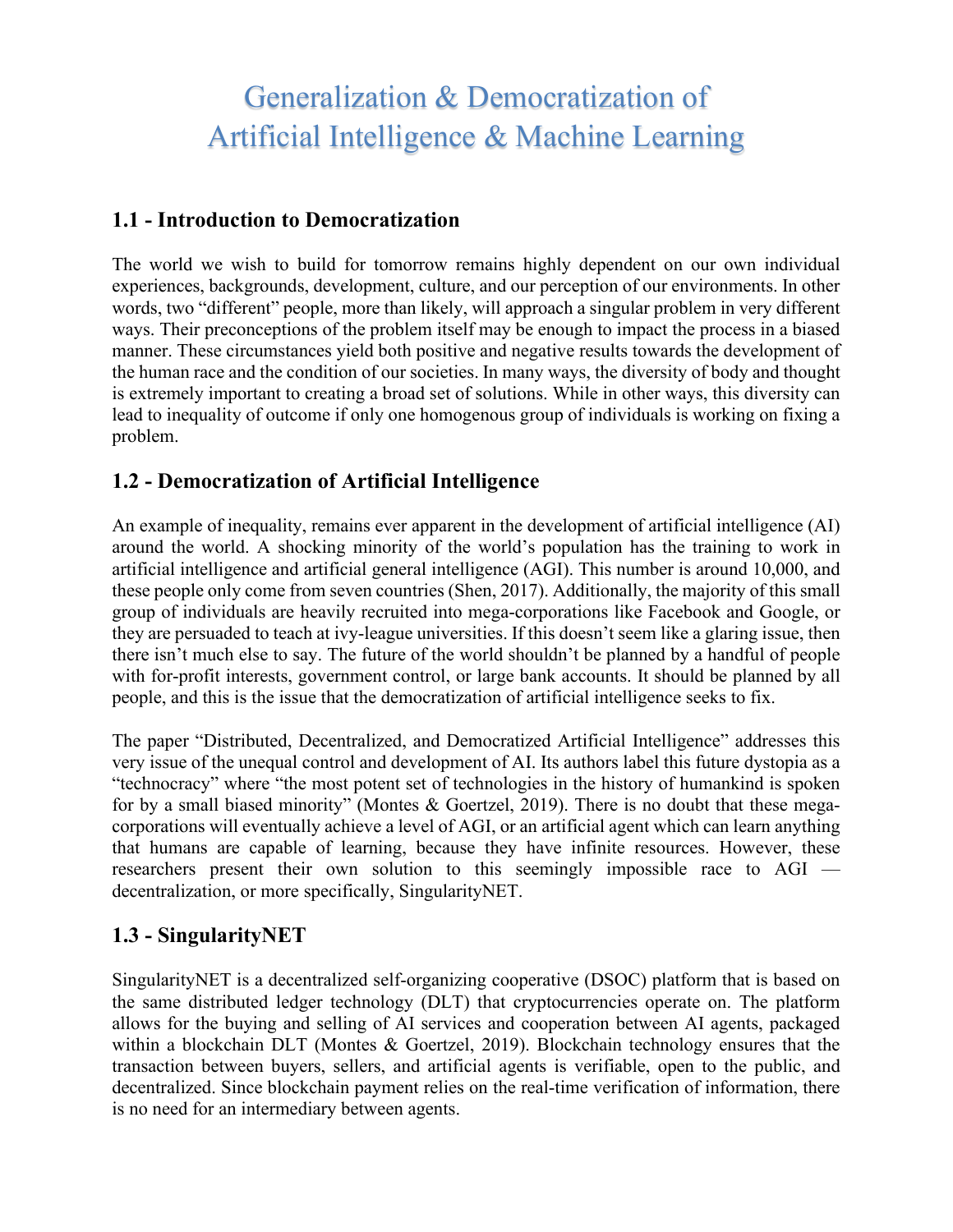# **1.4 - A Decentralized Self-organizing Cooperative**

One of the major benefits to a platform such as SingularityNET includes the cooperation of a community. The structure of this platform depends on and is improved by the broad contribution of people from all over the world. In other words, anyone will be able to contribute which, historically, hasn't been the case in the bubble of Silicon Valley. The primary tech conglomerates like Facebook, Google, and Amazon won't be participating in a self-organized manner such as this. They are simply in a race to finish first and bring benefit and value to their shareholders and private interests. If these companies didn't value the development of AI or AGI for monetary purposes, then there wouldn't be any incentive. However, for communities who want to improve the lives of their loved ones or their fellow neighbors on this Earth, there isn't any greater incentive. This cooperation that exists within communities of people increases exponentially when it isn't only the people who have this sense of cooperation.

## **1.5 - Intelligent Agent Cooperation and Currency**

A key feature of SingularityNET is its ability to allow artificial agents to communicate and cooperate amongst themselves. This community of agents would ultimately lead to a plethora of benefits including, but not limited to: "purchase new capabilities, monetize their assets, autonomously improve, coordinate functions, tackle new industries, develop emergent skills, outperform competitors, vastly improve accuracy, leverage newfound access, and boost processing power" (Montes & Goertzel, 2019). This level of automation would be unprecedented and this is why the race for the foundation of AGI should belong to the people who will be most affected by it. Additionally, as the authors state, this cooperation increases benefits to smaller business who need AI solutions and services, which in turn would extend the reach of the platform, "increasing the likelihood that a decentralized AI network would have market demand, traction, and thus impact" (Montes & Goertzel, 2019). Small businesses and researchers that would access the platform will have a much greater impact on the lives of the people they serve, than a company whose only allegiances are to the shareholders.

An additional core feature of the platform which separates it from other AI solution networks lies in the ability of two artificial actors to communicate with one another in order to realize the most effective solution for a vendor and to mass develop datasets for people to use. The researchers illustrate that two AIs will be involved in a matchmaking process which involves "cloud-based 'cognitive services' in exchange for micropayments" (Montes & Goertzel, 2019). Additionally, these artificial actors would help synergize massive datasets which have been traditionally controlled by large, tech corporations. These datasets would then be available to small companies or independent programmers who wish to create their own solutions without being tied to huge corporations who don't have their best interests in mind. Furthermore, the matchmaking service between individual AIs is complemented through the automated creation of specialized agents. For example, an agent which provides voice recognition services to the network is able to replicate another agent that specializes in a subtype of voice recognition. This features an unprecedented level of AI. If an efficient solution to a consumer's request doesn't exist, or the existing solution may be improved, the network of agents can communicate in order to provide a more tailored AI for this specific problem.

The exchanges between sellers and buyers would be maintained through a common currency which is unique to the platform. This ensures that if specific markets and economies are hit with a recession, then the platform will not be affected as greatly. Additionally, this protects against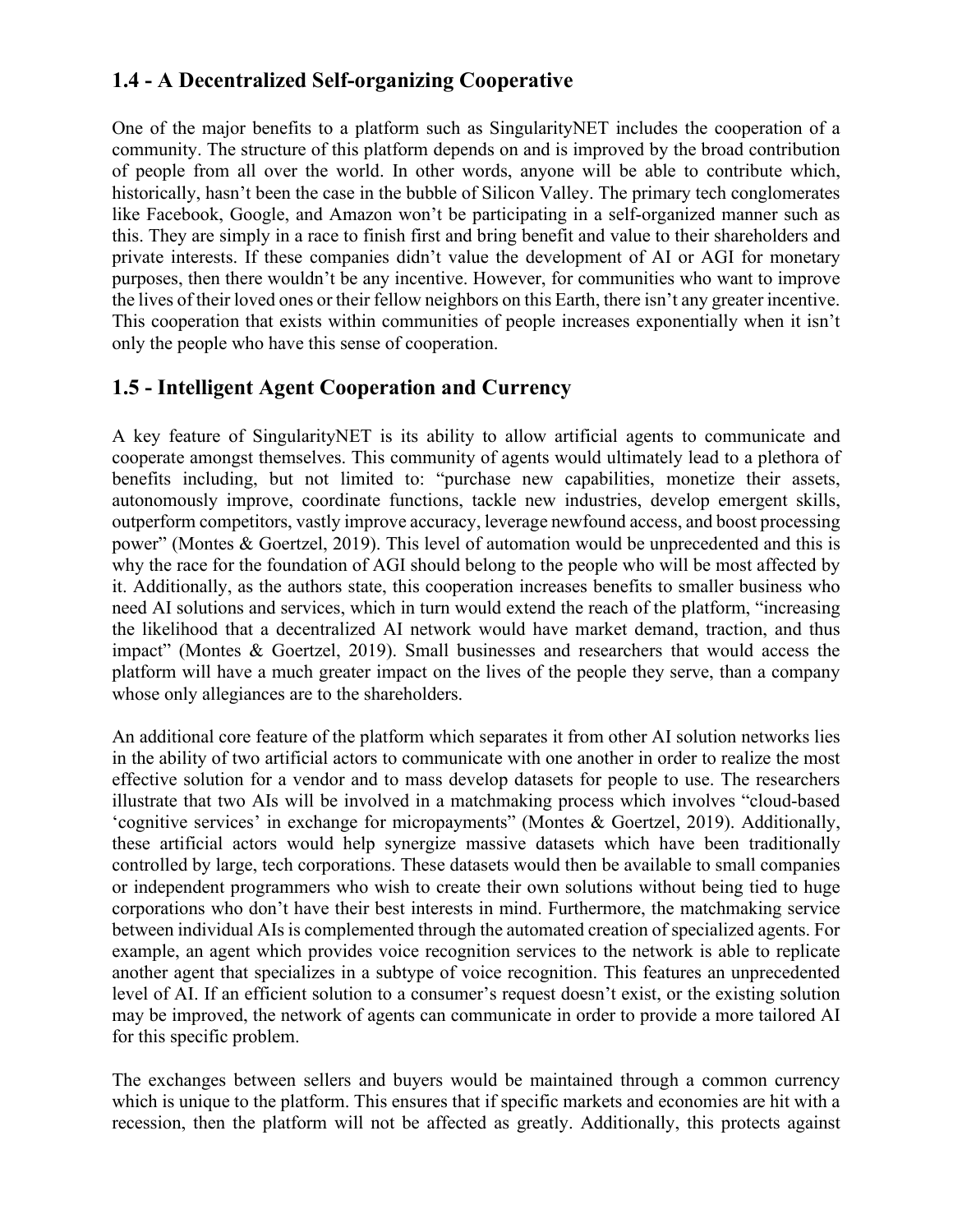possible exploitation of the native currency through for-profit exchanges between external markets or the "manipulation by elites" (Montes & Goertzel, 2019). The authors posit that a reputation system would be beneficial towards the benevolence of the system through rewarding the good and punishing exploitative behavior. This not only incentivizes people to create valuable solutions and contribute to the development of AI in a proper manner, but it also prevents some "bad actors" from holding the platform hostage for a platitude of reasons. In order to further incentivize benevolent actions, there would be a "beneficial reserve" of tokens which would be allocated to people with high reputation or "external human-run organizations who are democratically judged to be beneficial to the network" (Montes & Goertzel, 2019).



●This model illustrates a simple example of how a request for an agent's assistance is made and additional AI nodes are created in regards to that request.

• The ability of the network to replicate specialized nodes resulted in the creation of three new nodes: object, face, and event recognition.

**Fig. 1.1: Agent Interaction** ((Montes & Goertzel, 2019))

Lastly, the authors mention the realized downsides to the fast development of AI in a democratic manner. They posit that democracy, in itself, is truly the best choice that humans have in terms of an equitable and majority-driven system of governance. The downside to this fact is that the votes of the majority will undoubtedly rule over the minority, whomever that may be. Furthermore, the rapid development of AI will create new solutions, but will also kill outdated ones in the process. Dr. Ben Goertzel states in a TEDx Talk that jobs such as truck drivers or cashiers are unfortunately, great examples of careers that will be overrun by the development of AI (TEDx Talks, 2019).

An AI or AGI run with the purpose of improving the human condition through a decentralized, DLT network will ultimately lead "to a more ethically sound synthetic and biohybrid landscape" (Montes & Goertzel, 2019). The authors understand that the only ethical way to synthesize the foundation of AI and AGI with our world is to include all people who will be affected by this major transition in the span of human existence.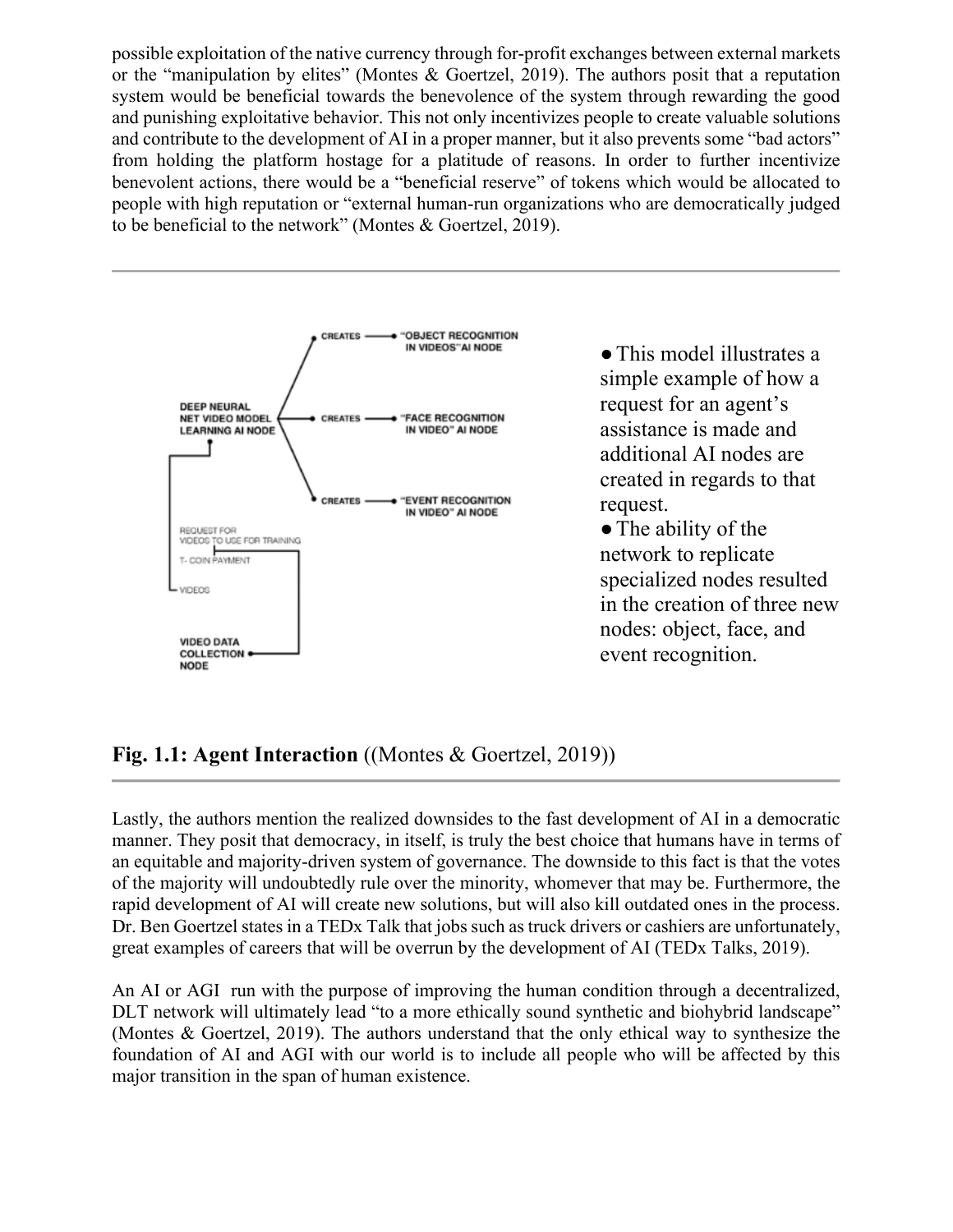# • **Generalization of Artificial Intelligence**

Kris Hammond, cofounder of Narrative Science and a professor of computer science defines artificial intelligence as a field "focused on developing computers that can do things people typically do" and adds that general AI (or AGI) are "systems that can engage in general reasoning" (Gobble, 2019). There is no artificial general intelligence as we define it currently, nor will there be one at all in the near future according to researchers with predictions of successful development ranging from 2030 to 2300 if it happens at all (de Berruti, F., Nel, P., & Whiteman, R., 2020). So why is AGI regularly referenced by researchers, technologists, and reporters as though it was coming soon?

Growing capabilities of digital devices and access to higher quality infrastructure like better internet speeds for the average individual and larger datasets that can be processed for more detailed and focused information about various topics has led to more focus on narrow AI to become ubiquitous. Speech recognition advancements made digital telephone agents and voice command assistants very common. Similarly computer vision advancements have made facial recognition and optical character recognition (OCR) powerful enough for systems to catalog entire albums of images tagging them with names to go with faces or keywords from documents with ease. Systems such as Watson, Deep Blue, and AlphaGo have shown that AI can beat world class individuals at their own specific games (Gobble, 2019).

All of these advancements in narrow AI has pushed the general idea that AGI should be feasible relatively soon. There are still many problem areas that need some sort of solution before AGI as we understand it to be defined can be achieved. Narrow AI can provide solutions within the problem set that it is developed to handle, however any sort of deviation outside of that area will cause those AI to fail (Gobble, 2019). However, AGI is supposed to be able to operate and learn in nearly any context that we can imagine a human operating in. While chatbot conversations are possible to be held at a level that a person could believe they are communicating with another person, there is currently no way to train an AI to engage in verbal dialogue to the same level due to the complexities of human language and emotion delivered through that language (Landgrebe, J., & Smith, B., 2019).

There are a number of potential areas of advancement that could lead to breakthroughs in getting closer to an AGI. Research toward improved or entirely new algorithms could work better to simulate human cognition. Quantum computing might also function as a drastic increase in capability to allow for algorithms to handle enough data for general intelligence simulation. Another area is for new and larger sets of data in the areas where current AI systems are weak such as a more comprehensive analysis of human speech, computer vision, and spatial movement (de Berruti, F., Nel, P., & Whiteman, R., 2020).

One area that is seeing more significant improvement is with AI surrounding more complex games that are real time and team based as well as exploring limiting the information that the AI has access to primarily limited to visual and/or auditory information that a human player would have access to. The overall idea is that the AI working in larger rules based games might lead to algorithmic improvements that would work for better generalization if the game is changed or in a context completely outside of games. The approaches in this area are varied based on the details of the specific game(s) that the AI are being developed for. One example uses a complex decision tree that is built up over the course of many cycles of learning and iteration which then defines a silo according to the first move of the game and identifies the potential good moves from the bad ones (Schofield, M., & Thielscher, M., 2019).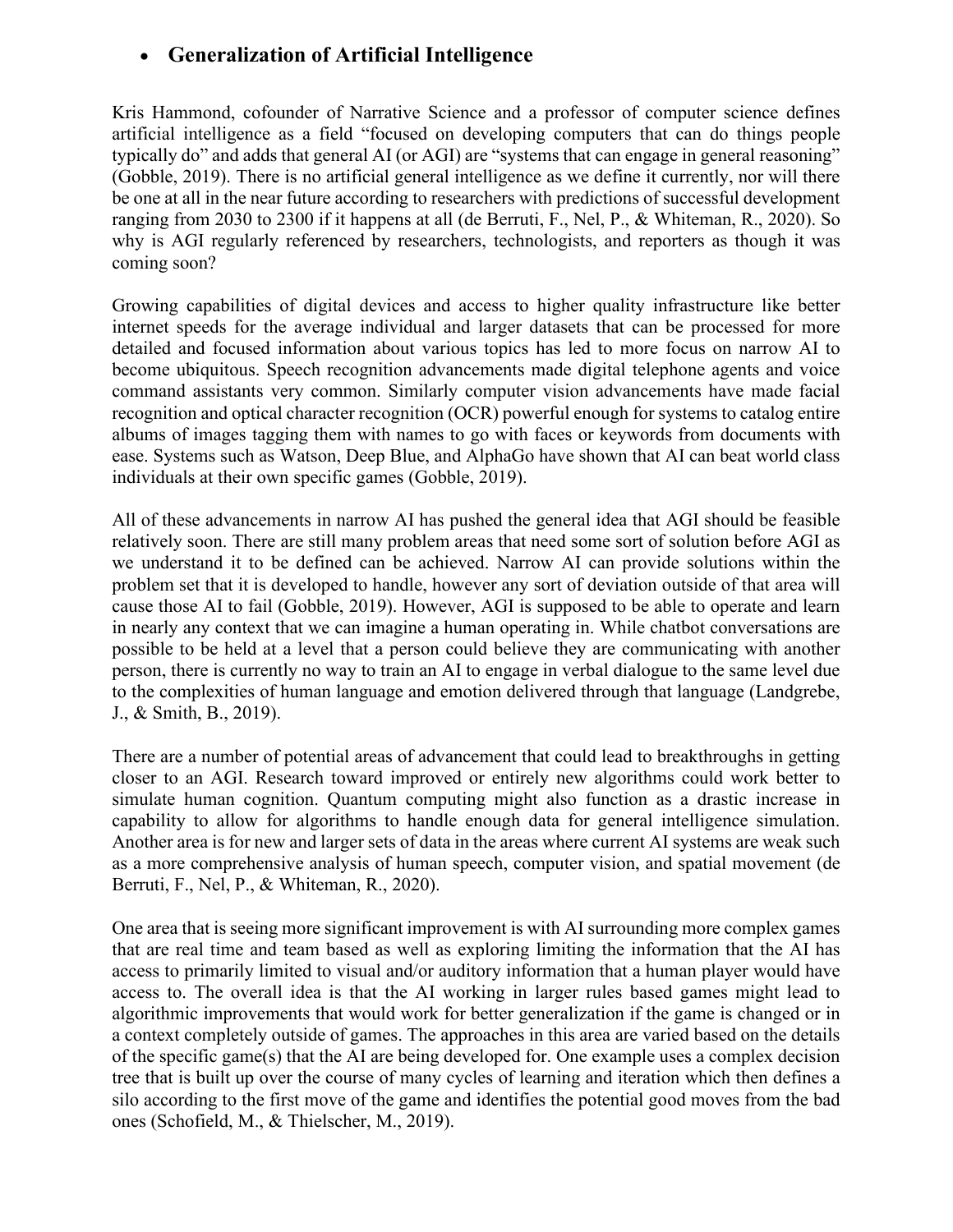

**Fig 1.2 Silo Based Decision Tree Model** ((Schofield, M., & Thielscher, M., 2019))

OpenAI is an AI research and development organization that has the specific goal of pursuing an AGI and has developed a number of notable projects like training a robot hand to solve a Rubik's Cube, using a game of hide-and-seek to develop AI agents, and developing a team of AI players that won multiple games against the highest ranked teams in the online battle arena game Dota 2. The core of the approach was deep reinforcement learning and had to overcome multiple problem areas related to using that approach on a system as complex as Dota 2 such as "long time horizons, partial observability, and high dimensionality of observation and action spaces" and the team managed to overcome the challenges with "thousands of GPUs over multiple months" (OpenAI, 2019).

Other organizations are taking the approach of simulating a human brain through hardware and software in order to develop an AGI. It is a process that takes JSON files as basic genome-like data structures and uses those structures to encode data to grow the model brain to respond to different stimuli such as character recognition of different styles, sizes, and clarity (Nadji-Tehrani, M., & Eslami, A., 2020).



**Fig 1.3 Conceptual Model For Simulated Recall** ((Nadji-Tehrani, M., & Eslami, A., 2020))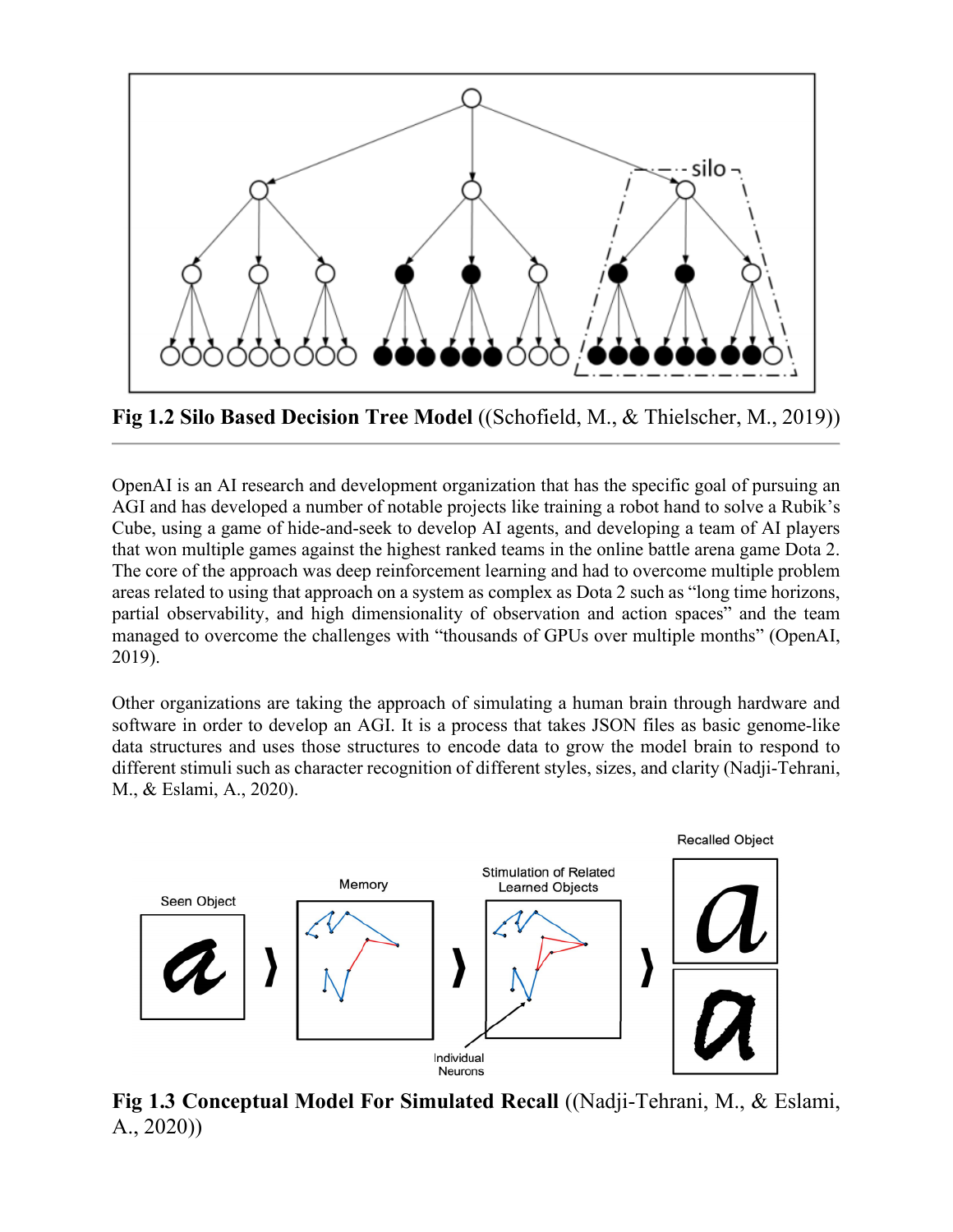## • **Machine Learning Background**

Machine learning, a subset of artificial intelligence, is the ability of a computer program to learn and adjust itself based on data that it interprets. No human intervention is needed for this to occur, other than the initial training data which the computer needs to construct its base model. A very high-level understanding of machine learning could be achieved through a few core concepts involved with computer programming. For example, in traditional computing, most programmers "feed" a computer some input data, and then the computer does come calculations in order to produce some output data. Machine learning utilizes these same basic functions, however it uses them in a different way. In addition to some input data, a programmer gives the computer output data too, which it then uses to construct a model of understanding. In essence, the computer automatically reaches some conclusions based on the data that a programmer gives it, instead of the programmer telling the computer what to explicitly do.



- This image illustrates a very basic example of a neural network which serves as a model for machine learning.
- It is composed of the input layer, hidden layer (where the computer does some "magic," and the output layer.

# **Fig. 1.4: Basic Neural Network** ((Zhou, 2019))

• **Examples of Machine Learning Generalization**

Machine learning is, in itself, a way of applying a limited form of artificial intelligence. There are several ways that machine learning is being utilized in our society. While we are far away from artificial intelligence as seen in fictional media, we are relatively close to a revolutionary change in the way we travel: self-driving cars. Tesla has been at the forefront of this technology and has already released cars with autopilot and auto-parking capabilities. The technology has come a long way since its infamous introduction in 2016 when, "Joshua Brown, an early adopter and Tesla enthusiast, died at the wheel of his car. The car failed to see a white truck that was crossing his path" (Stilgoe, 2).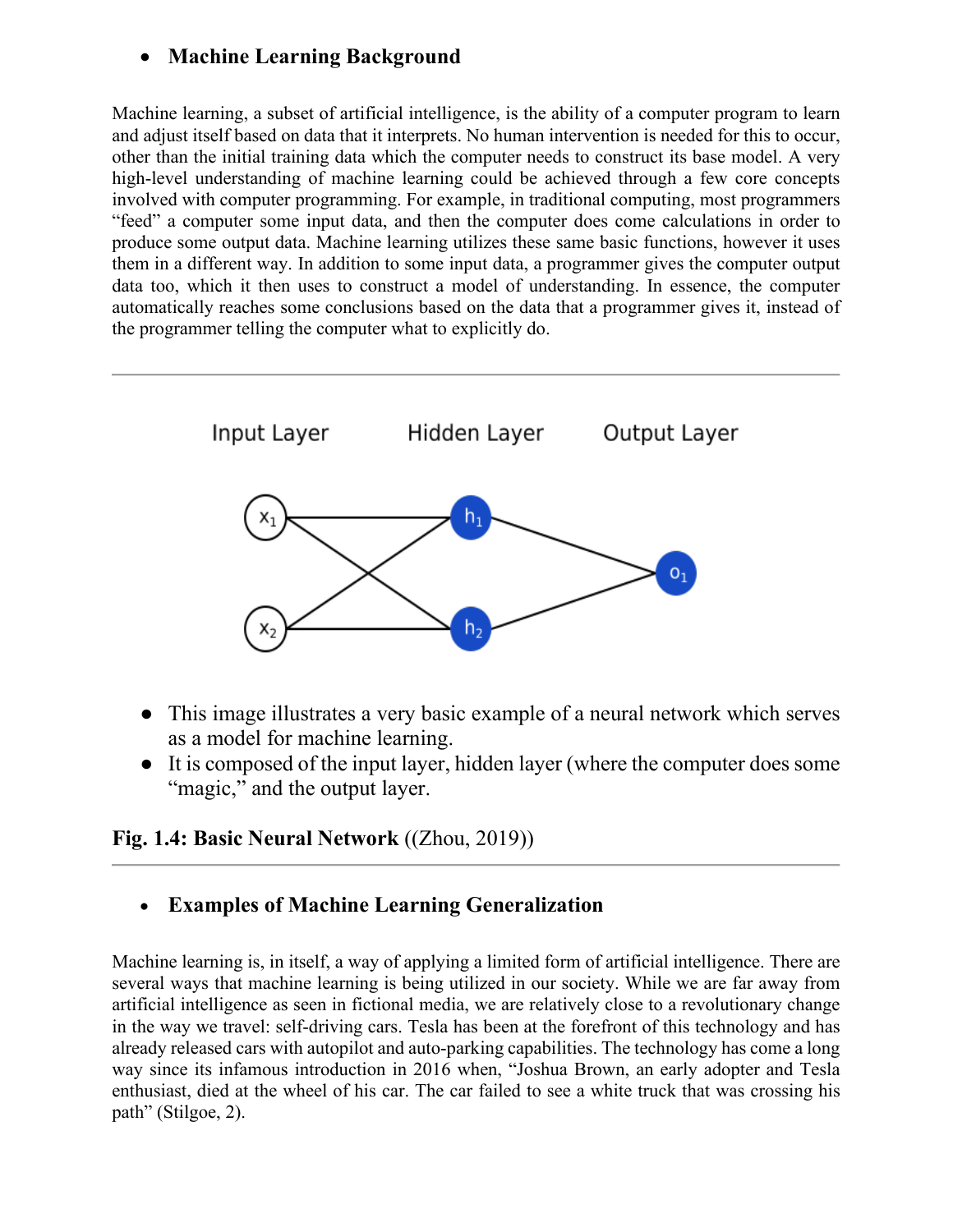A lot can change in four years. Tesla's autopilot technology uses machine learning to consistently and automatically improve its abilities. It has cameras and sensors that take pictures and record data so that it can better recognize things like road lanes, signs, and pedestrians.



 **Fig. 1.5: Front-facing Portion of Tesla Autopilot System** ((Tesla, 2020))

Each Tesla vehicle is equipped with computer chips that run neural networks. These neural networks are what allows the self-driving capabilities to improve. They are algorithms that mimic the nervous system and can change based on the input. The newest Teslas contain FSD computers that can process "seven times" as much data than previous models (Tesla, 2019).

The ability of the machine learning software in Tesla's vehicles to generalize itself is key to improving the reliability and safety of the cars. Each Tesla vehicle is connected to a network that compiles all the data and images collected by the cars. The "fleet" of vehicles can then learn from each other and the machine learning process can be done much faster. Tesla employees can annotate certain footage that may contain rare or unique situations to make sure that it is learned correctly (Tesla, 2019). Overall, Tesla's machine learning technology is an excellent large-scale example of machine learning generalization.

#### • **Section Concise Summary: Democratization**

Researchers, educators, programmers, and corporations alike have become aware of the colossal challenge which is democratizing artificial intelligence. We all have witnessed the possible futures where AI belongs to a select few privileged individuals and where it belongs to the masses. The intentional decision that has been made by these individuals involves supporting the idea that an equitable, safe, and beneficial future is one which all people of the world have their stake in the next industrial revolution that is AI. A core issue of this revolution is that it's already here and most of us don't realize it. In a metaphorical sense, we are speeding towards the edge of a cliff with a blindfold on. As the previous sections demonstrate, we are capable of creating a beneficial future if we divert some of the speed of developing AI by creating a healthy culture of community cooperation, decentralized power, and intelligent regulation. SingularityNET serves as a great example of a platform which would lead to a much more beneficial future than the path we are on. Through its DSOC structure and democratic characteristics, this platform wouldn't discriminate over who has access to the most powerful tools humanity has created. Additionally, the innovative feature which allows artificial agents to collectively vote on the best solutions and even create new, specialized AIs will undoubtedly provide stakeholders with solutions that fit their needs. A common currency which is unique to the platform will protect the platform from external economic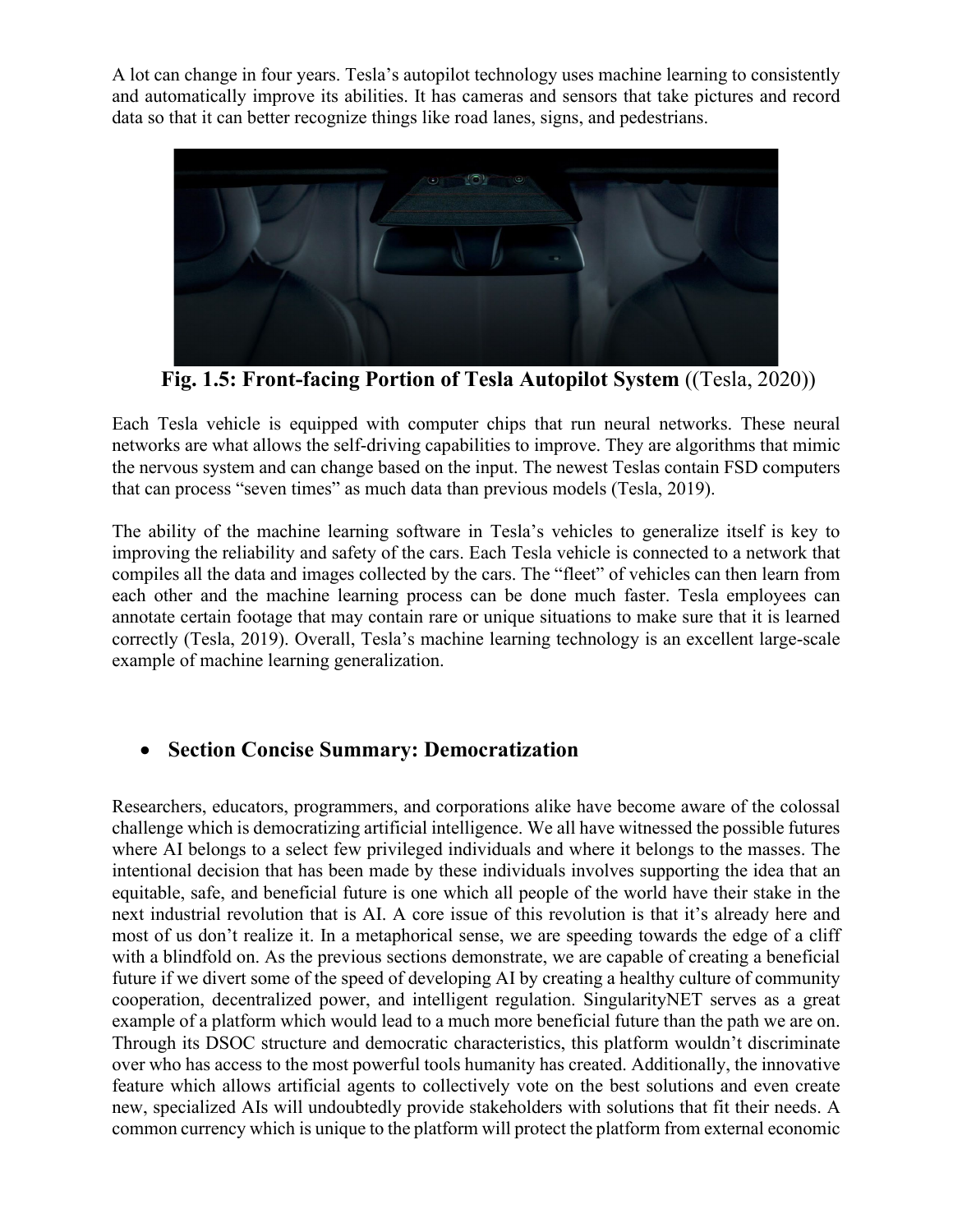forces, and, as the authors state, "manipulation by elites" (Montes & Goertzel, 2019). The currency itself will be supported via Blockchain technology which remains extremely secure and decentralized. Lastly, the regulation of all AI platforms, including SingularityNET, should be done preemptively to protect against discrimination, inequality, and catastrophic events. In other words, "AI seatbelts" should be installed and developed before the car is ever put on the road. At a time in the history of human beings where injustice feels unyielding, one of our best solutions to the development and improvement of human life shouldn't be excluded from the ruthless scrutiny of participating parties and developers. This powerful tool shouldn't and will not belong to a select group of powerful individuals. The unbelievably beneficial possibilities of the development of artificial intelligence could not be more apparent, but we must not turn a blind eye to the possible detrimental effects as well.

#### **AI becoming Democratized**

"If there is a need to democratize AI, how can it be put into practice? An instrumental approach to that question would first look at instances in which there are democratic choices and secondly at ways in which these decisions can be made" (Djeffal, 2019). This would bring about different types of democratic decisions that has their own types of advantages depending on the type of situation going on. Some of the decisions would be: "

- ordinary parliamentary processes to debate and regulate artificial intelligence
- use of specialized parliamentary committees to determine certain issues
- empowerment of experts to make certain decisions according to preconfigured principles
- direct involvement of citizens regarding certain questions through:
	- o participatory methods
	- o sortition: involving groups of randomly selected citizens in order to fulfil an office or make certain decisions
	- o random sample voting: in order to vote on specific questions, a representative sample of the population is selected" (Djeffal, 2019)

There must be a decision that is made for a social and a technical layer for this method to work. Some of the decisions will not be made this way and will be made based of the technology that is available. Within the technical layer, you must be able to understand the type of technology that is suited for the situation. There are many design choices that could be made within this process. For a democratic type of standpoint, they are used to create the features of the technology that is used. "Understanding choices also requires a democratic mindset that is open to several possibilities without automatically preferring certain outcomes. Computer scientists especially, who are trained to achieve specific goals such as efficiency, regularly do not see behind the choices that maximize their preferred value" (Djeffal, 2019).

# **Artificial Intelligence in Military History & Anthropology**

As stated previously, machine learning and artificial intelligence are paramount to several industries around the world, and currently, industries are either trying to incorporate these systems within their prospective fields, or they are trying to implement a base-level system that can be built upon for the future. However, there are sometimes conflicts of interests among prospective fields as they may interfere with one another's work or possibly create a moral conflict that goes deeper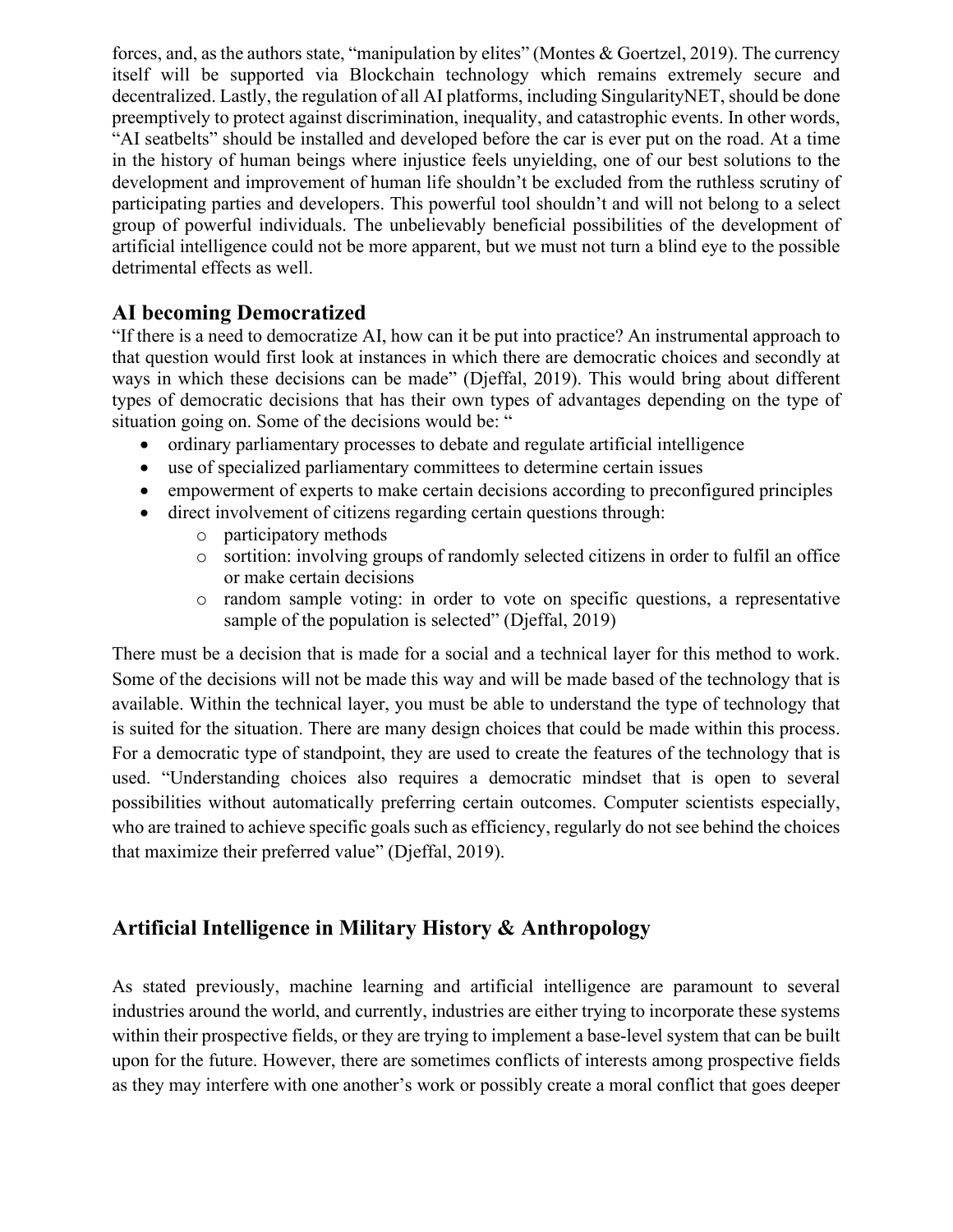than just a technological issue, and this issue is most prevalent in technological applications in the fields of anthropology and military applications.

For example, anthropology is the study of humans and how humans have interacted since our beginnings. Applications of machine learning in anthropology are often that of interpreting prior familial relationships within certain established familial branches or even entire ancient tribes whose bloodlines lead back centuries (Cunningham, 1996).

Often, these machine learning applications help to divide familial and tribal relationships through various characteristics, such as marriage ties, common languages, average height and weight, etc (Cunningham, 1996). Often these systems are very complex and intake several centuries of data from various sources such as books, familial records, and even by word of mouth on rare occasions. However, these systems often do not consider the differences between relationships of the past and the taboos that were once accepted, but they are now viewed as forbidden by most of common society (Cunningham, 1996). For example, the practice of incestous relationships was more common practice during the middle ages and prior centuries, but these kinds of relationships are taboo now, so these AI machine learning systems must also take into account some family members may share more than one relation with one another (Cunningham, 1996).

This difference in relationship taboos is more than just an anthropological problem, as any implementations of this system may have to be unique depending on the family or even the culture as a whole, so allocation of prospective memory is a constant issue when implementing these systems as more memory may need to be allocated depending on the base group for which the system is studying. Another taboo that can be an issue is that of polygamy as several royal families and clans consisted of several marriages to one person, so the system must also be able to factor in the number of relationships for each person who may be represented in the system.

The issue extends further depending on the language of the prospective group as certain languages may not translate to another language exactly as sometimes there are words that exist in one language but not another, so either a base language for the system must be established, or the system must be capable of handling several unique languages. However, this is counterintuitive as some studied languages may not be widely available or even extinct, so it may be hard for the system to be programmed for that specific language, and as more languages become implemented within the system it starts to become cost-effective and can even hinder the system in the long run by taking up unnecessary resources (Cunningham, 1996). Up taking of resources can also lead to another issue in that not every anthropological study's data is 100 percent complete, or the data may even be incomplete since the data could have been lost to time or destroyed in some past incident.

The problem this causes is that of the system having an incomplete data state, so the system may cease to function until the issue is fixed, or the system may fail to function entirely (Cunningham, 1996). It is with all these issues that machine learning is currently being implemented in anthropology in slow and continuous intervals. As the continuous issues that plague these systems are being looked at under a close lens, so these implementations may be properly controlled and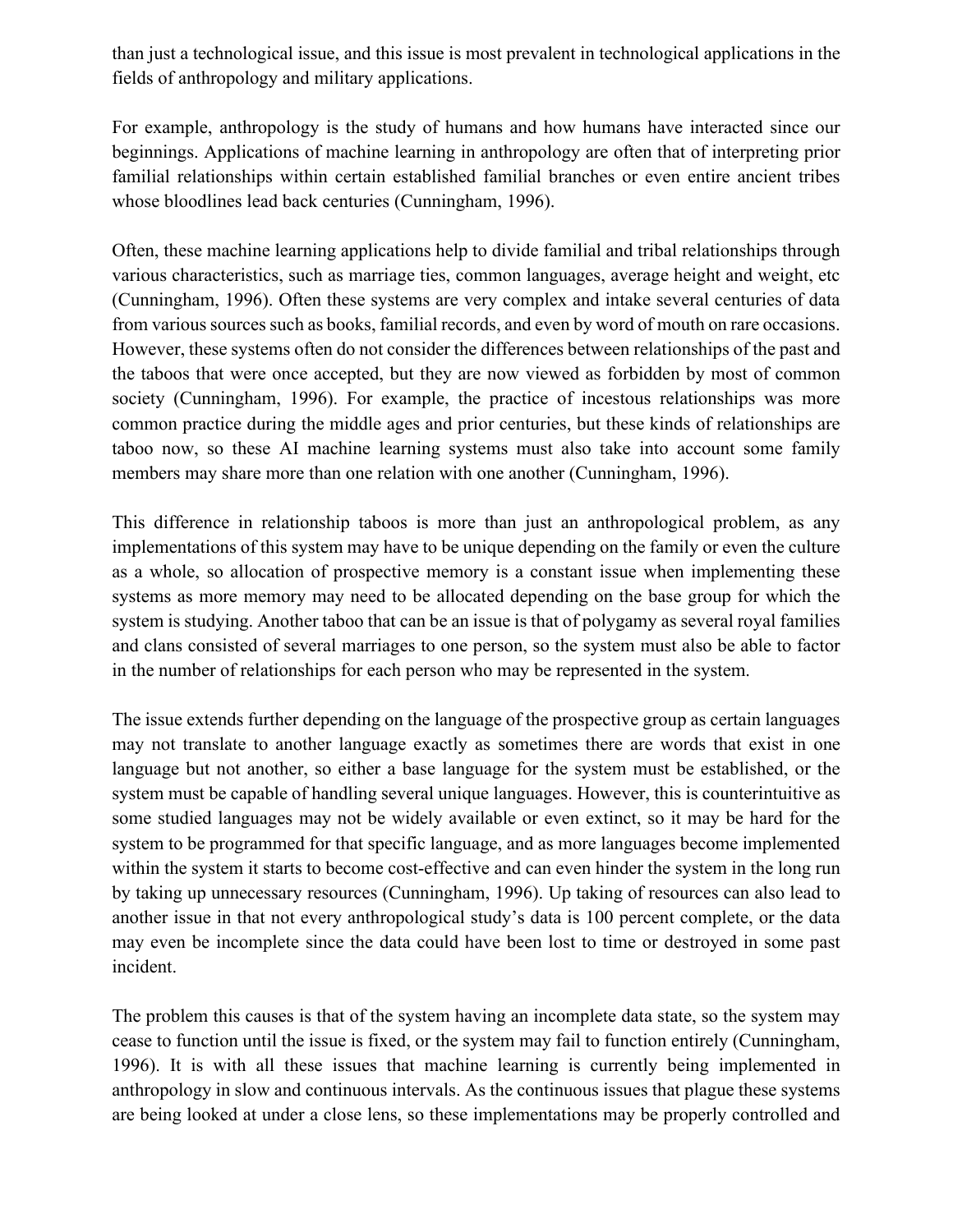installed. If these systems are installed properly, the grand scale of the data may be properly maintained by the system, so that anthropologists can understand the data while also being allowed to focus on other proponents of their respective field without having to focus solely on the data that is being presented before them.

These applications and problems can also be seen within machine learning applications that are applied to military history. Military history data can be just as complex and if not more complex that certain pieces of anthropological data. As the data being taken in is not just familial relations, but it can also encompass data such as individual people, equipment, fatalities, and much more various kinds of data. However, anthropological data is often less technical than its military counterpart, so military data is often viewed as cold and mechanical compared to the more humanistic anthropology studies. This is where a conflict of interest can occur as depending on how the data is represented, certain military data may not tell the whole story of a conflict whereas the anthropological study may provide a more human element compared to the mathematical skew of the military data. To go more in depth, military data is often told from the viewpoint of the victors and losers (HAGSTRÖM, 2019), and it does not incorporate whom it may have affected during these prior conflicts. This is one of the many challenges that occurs when implementing an A.I. based machine learning system within a militarized field.

The data can often be skewed depending on where the data is received from or who is using the data and how it is being used (HAGSTRÖM, 2019). Data can also be neglected or misplaced within a system if the system's automation does not view it as significant data. This can lead to missing necessary data that may tell more of the history, but it may also lead to the system's automation having to be reprogrammed, thus creating additional costs in both man hours and additional monetary payments to both personnel and personnel managers (HAGSTRÖM, 2019).

Another issue is that of redundancy since the system is having to be implemented thus further affecting proper data retrieval and system automation (HAGSTRÖM, 2019). However, the problem is not just that of data, but it can also be a problem of the implemented system. For example, if the data implemented within the system is falsified or altered so it may be used for propaganda or to push a false narrative (HAGSTRÖM, 2019), this system can cause wide ranging consequences through various means, and it can also affect future data in other fields such as anthropology. So these problems must be viewed similarly as to how the anthropological system is viewed. Overall, these two systems are intertwined and have a bearing on the data for both systems, so these systems must be handled with proper care, and any subsequent problems must be handled properly and documented so that they can be dealt with in the future in case of problem renewal.

#### **Applying ML to Predict Student Performance**

Now that the prospects of introducing AI into education has been discussed, where would Machine Learning fit into all of this? How would the AI teacher or tutor create specialized data for the individual student, and would the AI use ML techniques to solve this problem? Depending on the living situation of the individual student, the environment or family could affect the academic performance of the student. The students must always be aware of his or her performance in their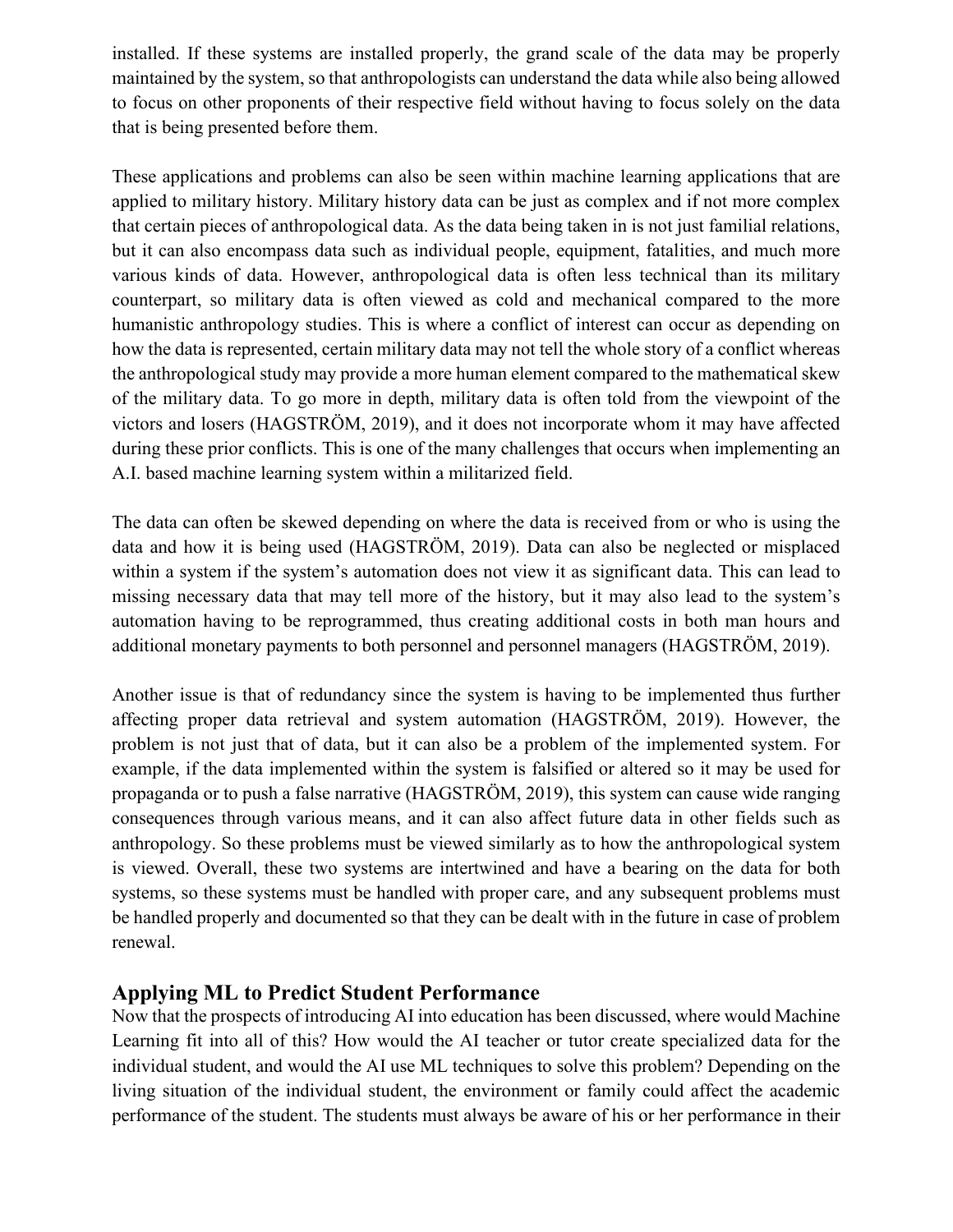courses, and so ML algorithms could be used to predict the student performance. AI could use this data to provide the student a friendly UI human-computer interactive warning if the student falls behind and set an intervention date with the student. Later the AI could adjust specialized course material for the student to ensure a greater probability for academic success.

Such ML algorithms that are used to predict student performance are studied in one article and they are the following:

#### **I. Backpropagation (BP)**

A supervised neural network used for prediction and classification of data**.** A gradientdescent algorithm is used during learning and error is propagated back to change weights and reduce error value (Sekeroglu, Boran, et al., 2019).

#### **II. Support Vector Regression (SVR)**

Support Vector Machine prediction type that supports vectors so that features can be separated. The increment of classes may cause reduction of success rate in SVM in the classification stage, however (Sekeroglu, Boran, et al., 2019).

#### **III. Long-Short Term Memory (LSTM)**

Neural Network which performs exceptional results regarding the prediction in timeseries, that depends on the memorization of previous inputs of neural networks (Sekeroglu, Boran, et al., 2019).

#### **Experiments Using ML Techniques**

In the experiment of this research, two data sets were used: Student Performance Dataset (SPD) and Student Academic Performance Dataset (SAPD). SPD was used for prediction experiments, and SAPD was used for a classification experiment (Sekeroglu, Boran, et al., 2019). Data for both Math courses and Portuguese courses taken by students were based on 33 attributes relating to the students' parental status, home address, size of the family, etc. (Sekeroglu, Boran, et al., 2019). So, SPD predicts students' performances as output for Math and Portuguese courses while SAPD shares similar attributes but with only 21 of those, and it classifies three outputs as Good, Average, or Poor (Sekeroglu, Boran, et al., 2019).

In the two groups of prediction experiments for both Math Courses and Portuguese courses, BP, SVR, and LSTM algorithms were all used for 40% and 30% testing ratios of the instances. This means that some experiments were based on 40% of testing data of all instances and 60% of training data of all instances, with this same rule applying to the 30% testing ratio experiments. The primary indicators of success levels of the predicted results are evaluated by Mean Square Error (MSE), R^2 Score, and Explained Variance (EV) Score (Sekeroglu, Boran, et al., 2019).

In the two Math course prediction experiments, results were evaluated using the latter three criteria along with the three ML algorithms. For the 40% testing ratio experiment, SVR had the greatest degree of scores of MSE,  $R^2$ , and EV while BP had the lowest prediction rate for all evaluations (Sekeroglu, Boran, et al., 2019). Very similar results were found in the 30% testing ratio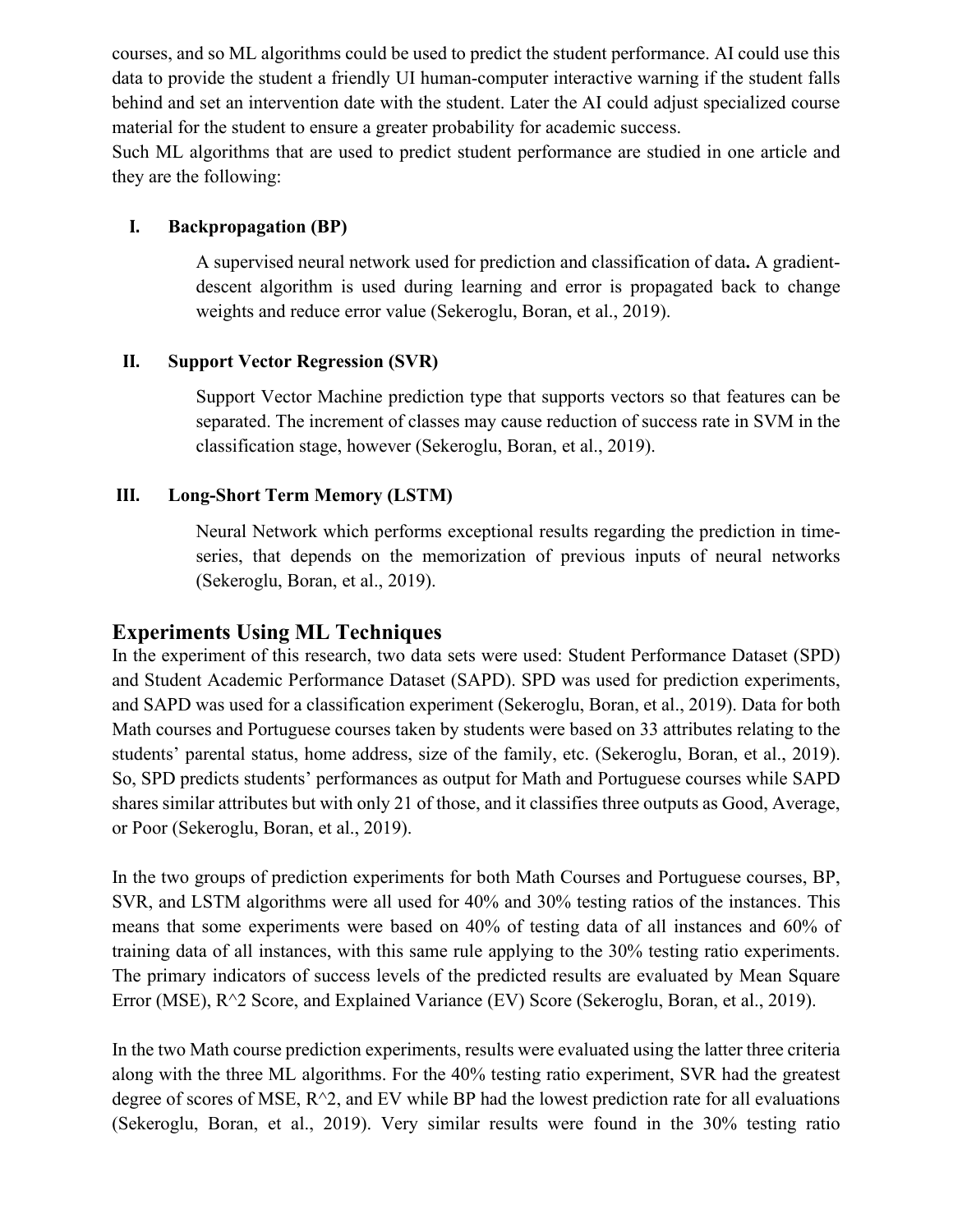experiment were SVR has the best prediction results with BP having the lowest (Sekeroglu, Boran, et al., 2019).

In the two Portuguese course prediction experiments, results were evaluated in the very same way as in the Math course prediction experiments. Yet again overall, SVR has the highest prediction rate, with BP having the lowest for both 40% and 30% testing ratio experiments. However, LSTM shared very similar results with SVR in the 40% testing ratio experiment and even had the best rate over SVR (Sekeroglu, Boran, et al., 2019).

In the classification experiment, BP, Support Vector Machine, and Gradient Boosting Classifier algorithms are used in 40% and 30% testing ratios of SAPD and evaluation is done by an Accuracy formula (Sekeroglu, Boran, et al., 2019). According to the 40% testing ratio instances, BP, SVM, and GBC hit 80.91%, 79.38%, and 74.04% of classification rates, respectively. According to the 30% testing ratio instances, even better accuracy results were gathered for BP, SVM, and GBC that got 87.78%, 83.20%, and 82.44% respectively (Sekeroglu, Boran, et al., 2019).

Based on the results of all the prediction experiments, SVR had the least Mean Square Values and the highest  $R^2$  and EV scores across the board compared to LSTM and BP. BP had the lowest scores for every  $R^2$  and EV but had the highest MSE scores for all prediction experiments (Sekeroglu, Boran, et al., 2019). In the classification experiments, BP has the best results out of SVM and GBC with both 30% testing ratio and 40% testing ratio experiments having both 87.78% and 80.91% accuracy results, respectively (Sekeroglu, Boran, et al., 2019).

In conclusion, these results show that basically no matter what educational data is used, the data can be predicted or classified by ML algorithms, and results can improve depending on different data selection and ML algorithms used (Sekeroglu, Boran, et al., 2019). Applying this to AI in education, this would be a feasible solution for meeting the individual needs of the students if the AI were to incorporate ML that evaluates student performance predictions or classifications based on the varied dataset as it would account for parental status (single or married), in which area is the house is located (low-income neighborhood or high-income), and how large or small the size of the family is.

Going off of such a dataset, not only could the AI know the evaluated predictions of student and student academic performance, but based on these predictions, it could adjust course material depending on how well the student is doing in the course given personal and environmental circumstances. Perhaps AI could select better ML techniques that would yield greater accuracy and results in the prediction and classification of student and student academic performances.

#### **4.2 - Section Concise Summary: Generalization**

The generalization of artificial intelligence refers to the widespread adoption of technology that enables machinery to behave and think like humans. While this technology is still years away, most people are at least familiar with the idea of AI. Narrow AI currently exists, like Apple's Siri and the Google Assistant. They are capable of answering straight forward questions. The issue with implementing fully functional AI is expressing human emotion and other subjective elements.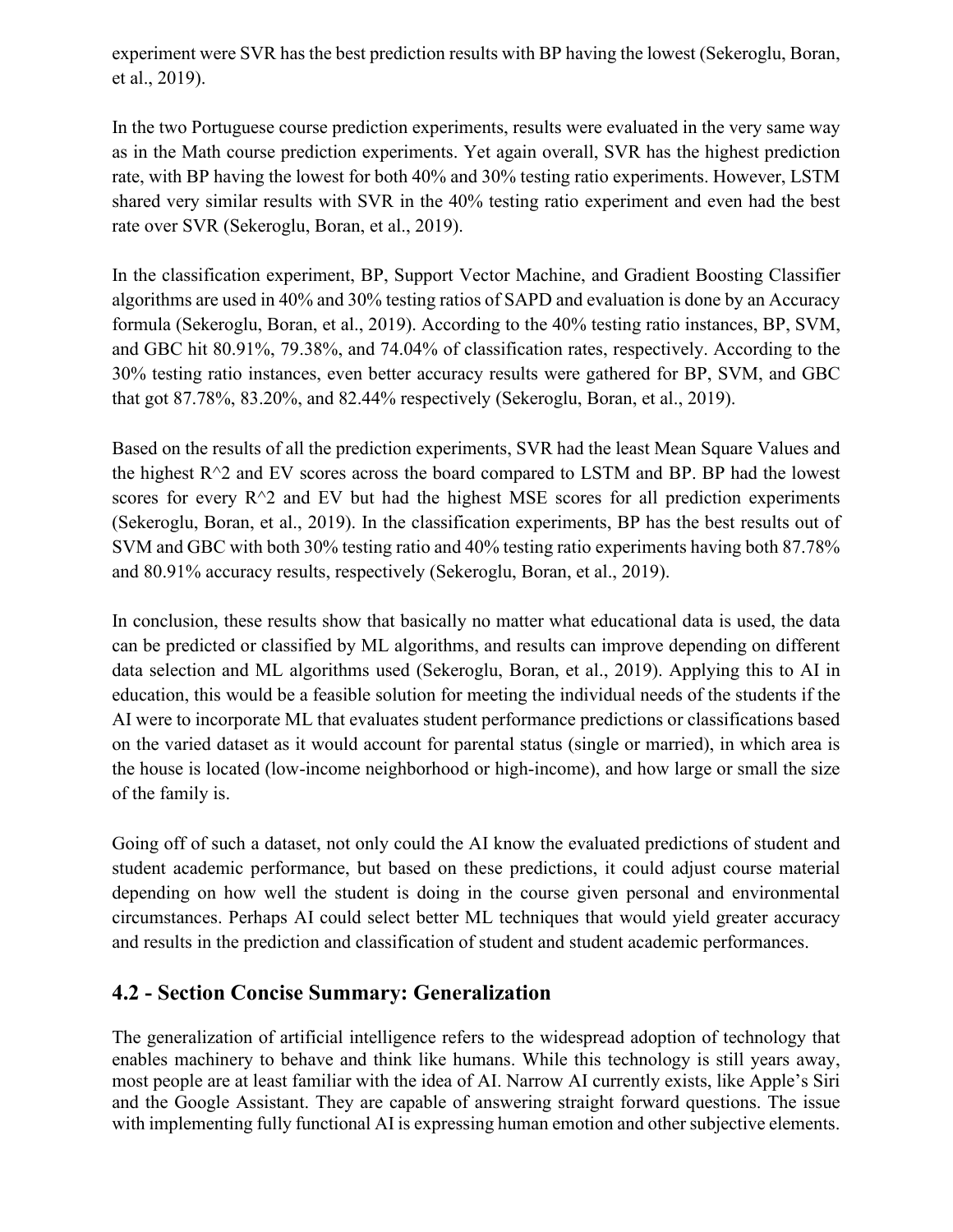# **4.3 - Section Concise Summary: Machine Learning**

Machine learning is a component of AI. Humans are able to learn from their environment, so intelligent machines should be able to as well. Machine learning is already being implemented today, and a notable example is Tesla. They offer autopilot built-in to each vehicle. Their autopilot system is capable of gathering environment data that improves its self-driving capabilities.

# **5. Extended Resources**

- 1. This TEDxTalk, given by Dr. Ben Goertzel, illustrates some of the most pressing issues of artificial intelligence in today's world. Dr. Goertzel, CEO of SingularityNET, details the importance of advancing and improving the human experience through a decentralized platform of artificial agents which may ultimately lead to the "singularity" of artificial general intelligence.
- 2. <https://www.youtube.com/watch?v=r4manxX5U-0>
- 3. Fig. 1.1: Agent Interaction. Montes, G. A., & Goertzel, B. (2019). Retrieved October 7, 2020.
- 4. Fig 1.2: Silo Based Decision Tree Model. Schofield, M., & Thielscher, M., (2019). Retrieved October 15, 2020.
- 5. Fig 1.3: Conceptual Model For Simulated Recall. Nadji-Tehrani, M., & Eslami, A. (2020). Retrieved October 15, 2020.
- 6. Fig. 1.4: Basic Neural Network. Zhou, V. (2019, March 3). Retrieved October, 13, 2020.
- 7. Another TEDxTalk, given by Karen Hao, details the catastrophic effects of artificial intelligence including: deep fakes, job-search discrimination, facial recognition, etc. Hao details the historical success of the improvement in car safety through the adoption and regulation of seatbelts and uses this example to show how the development of AI is outpacing its regulation. Hao proposes that regulation and the evaluation of the technology's impact should happen before the technology is released instead of after.
	- a. [https://www.youtube.com/watch?v=D28aL\\_5LH2Q](https://www.youtube.com/watch?v=D28aL_5LH2Q)
- 8. Podcast conversation discussing artificial general intelligence between Dr. Lex Fridman (MIT) and Dr. Ilya Sutskever (OpenAI). The discussion is around the current AI technologies that have seen advancements toward and possible next steps of technology needed to achieve AGI. There is also discussion of the concepts that define AGI such as intelligence, consciousness, and creativity. <https://www.youtube.com/watch?v=i0UyKsAEaNI>
- 9. Presentation by Dr. Danny Lange (Unity Technologies) about the role that modern game engines play in developing simulations to train AI. <https://www.youtube.com/watch?v=BByWWTdNI0Y>
- 10. Presentation by employees of Tesla, including Elon Musk, on Tesla vehicle autonomy a. <https://www.youtube.com/watch?v=Ucp0TTmvqOE&t=8930s>
- 11. Fig. 1.5: Front-facing Portion of Tesla Autopilot System. Tesla (2020). Retrieved October 15, 2020
- 12. . *AutoML –* Google Cloud AutoML product description:
- 13. <https://cloud.google.com/automl/>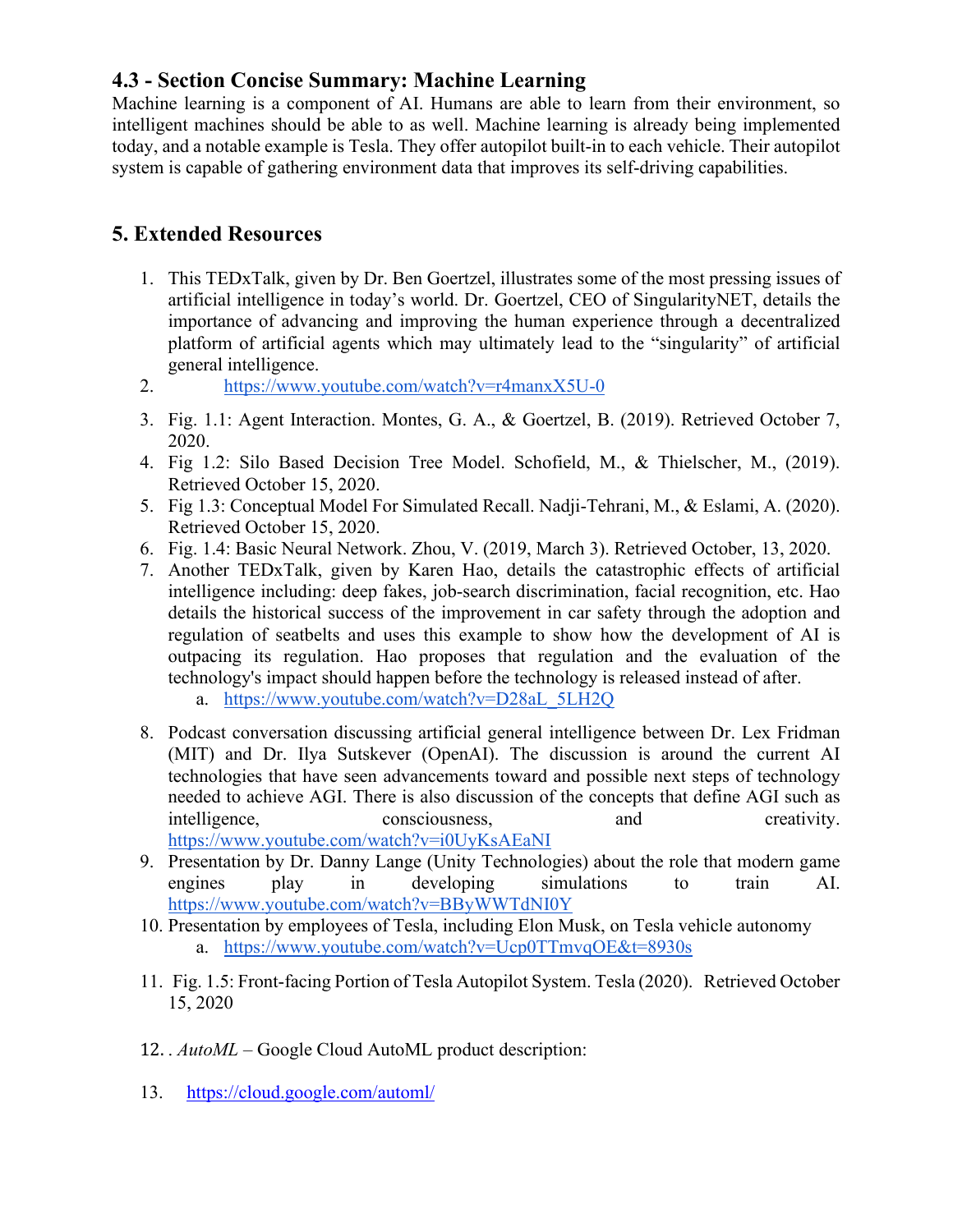*14. Azure –* Microsoft Azure product description:

- 15. <https://azure.microsoft.com/en-us/services/machine-learning/>
- *16. ageMaker –* Amazon SageMaker product description:
- 17. <https://aws.amazon.com/sagemaker/>
- 18. The article reflects on varies ways of changing privacy within the concept of law and how<br>it pertains to data protection with laws and its regulations. It also goes into how the pertains to data protection with laws and its regulations. It also goes into how the law creates social developments with the use of technology.
- 19. [https://link.springer.com/chapter/10.1007/978-3-476-04860-8\\_11](https://link.springer.com/chapter/10.1007/978-3-476-04860-8_11)
- 20. An article about current AI & ML during the current COVID pandemic.
- 21. [https://federalnewsnetwork.com/open-first/2019/09/the-democratization-of-artificial](https://federalnewsnetwork.com/open-first/2019/09/the-democratization-of-artificial-intelligence-and-machine-learning/)[intelligence-and-machine-learning/](https://federalnewsnetwork.com/open-first/2019/09/the-democratization-of-artificial-intelligence-and-machine-learning/)
- 22. A video explaining some of the limitations and increasing deployment of AI <https://www.youtube.com/watch?v=8cbxii7obvc>
- 23. An Edureka session (Youtube video) that will help you understand the positive impact of Artificial Intelligence in the healthcare domain along with practical implementation in Python.

<https://www.youtube.com/watch?v=j6EB9HO6acE>

- 24. A short article on ML in healthcare
	- i. <https://intersog.com/blog/how-machine-learning-will-change-healthcare/>
- 25. A research article that discusses many uses in which interpretable machine learning models are needed in healthcare and how they should be deployed.
	- a. <https://dl.acm.org/doi/abs/10.1145/3233547.3233667>
- 26. A research article that provides more backgrounds and context to the DDS LANDS system.
	- i. https://www.researchgate.net/publication/334363106 An Agricultural Prototype DS [S\\_LANDS\\_for\\_monitoring\\_the\\_main\\_crop\\_productions\\_in\\_Sardinia](https://www.researchgate.net/publication/334363106_An_Agricultural_Prototype_DSS_LANDS_for_monitoring_the_main_crop_productions_in_Sardinia)